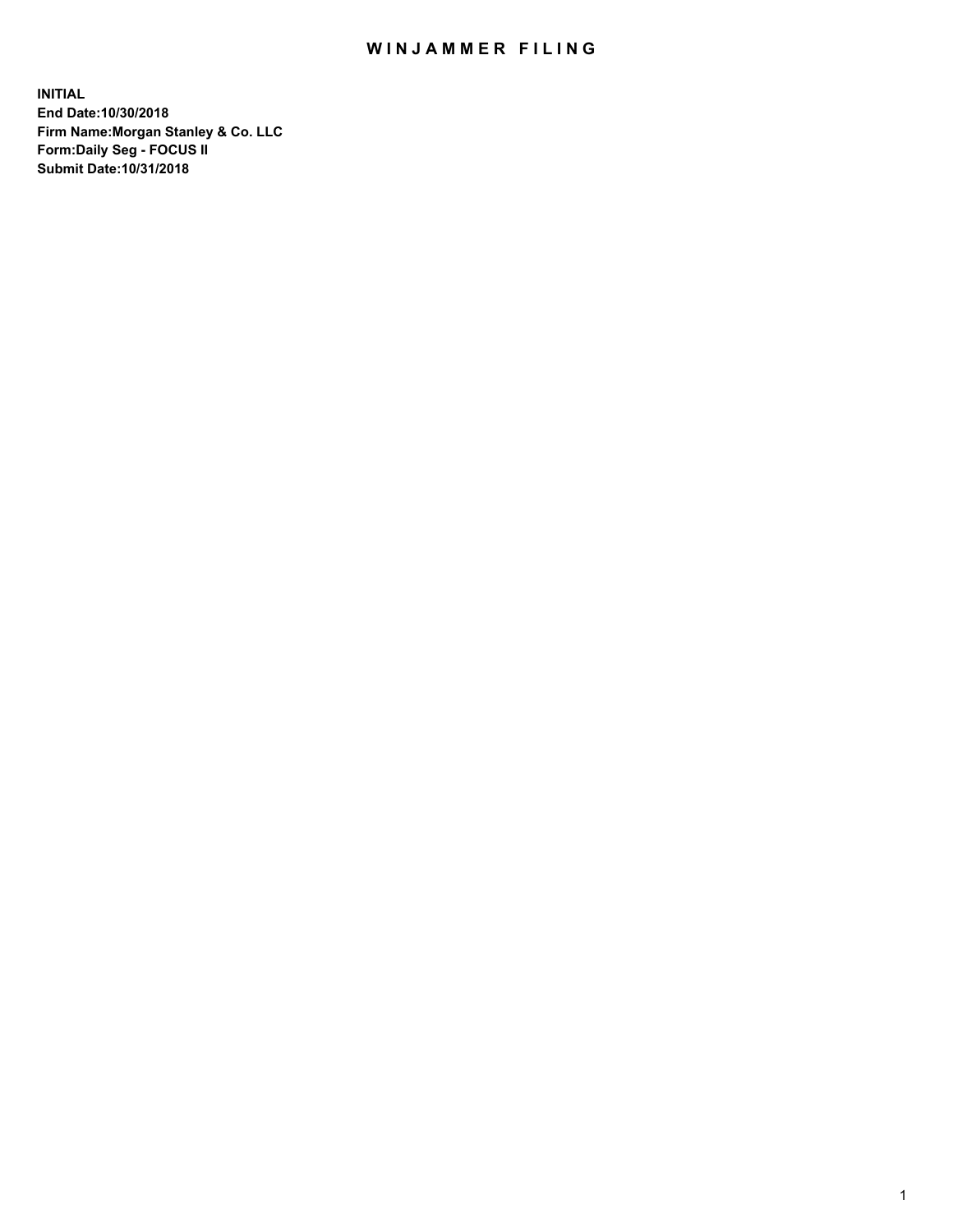**INITIAL End Date:10/30/2018 Firm Name:Morgan Stanley & Co. LLC Form:Daily Seg - FOCUS II Submit Date:10/31/2018 Daily Segregation - Cover Page**

| Name of Company                                                                                                                                                                                                                                                                                                                | Morgan Stanley & Co. LLC                               |
|--------------------------------------------------------------------------------------------------------------------------------------------------------------------------------------------------------------------------------------------------------------------------------------------------------------------------------|--------------------------------------------------------|
| <b>Contact Name</b>                                                                                                                                                                                                                                                                                                            | <b>Ikram Shah</b>                                      |
| <b>Contact Phone Number</b>                                                                                                                                                                                                                                                                                                    | 212-276-0963                                           |
| <b>Contact Email Address</b>                                                                                                                                                                                                                                                                                                   | Ikram.shah@morganstanley.com                           |
| FCM's Customer Segregated Funds Residual Interest Target (choose one):<br>a. Minimum dollar amount: ; or<br>b. Minimum percentage of customer segregated funds required:% ; or<br>c. Dollar amount range between: and; or<br>d. Percentage range of customer segregated funds required between:% and%.                         | 280,000,000<br><u>0</u><br>00<br>00                    |
| FCM's Customer Secured Amount Funds Residual Interest Target (choose one):<br>a. Minimum dollar amount: ; or<br>b. Minimum percentage of customer secured funds required:% ; or<br>c. Dollar amount range between: and; or<br>d. Percentage range of customer secured funds required between: % and %.                         | 140,000,000<br><u>0</u><br><u>00</u><br>0 <sub>0</sub> |
| FCM's Cleared Swaps Customer Collateral Residual Interest Target (choose one):<br>a. Minimum dollar amount: ; or<br>b. Minimum percentage of cleared swaps customer collateral required:% ; or<br>c. Dollar amount range between: and; or<br>d. Percentage range of cleared swaps customer collateral required between:% and%. | 92,000,000<br><u>0</u><br>0 Q<br>00                    |

Attach supporting documents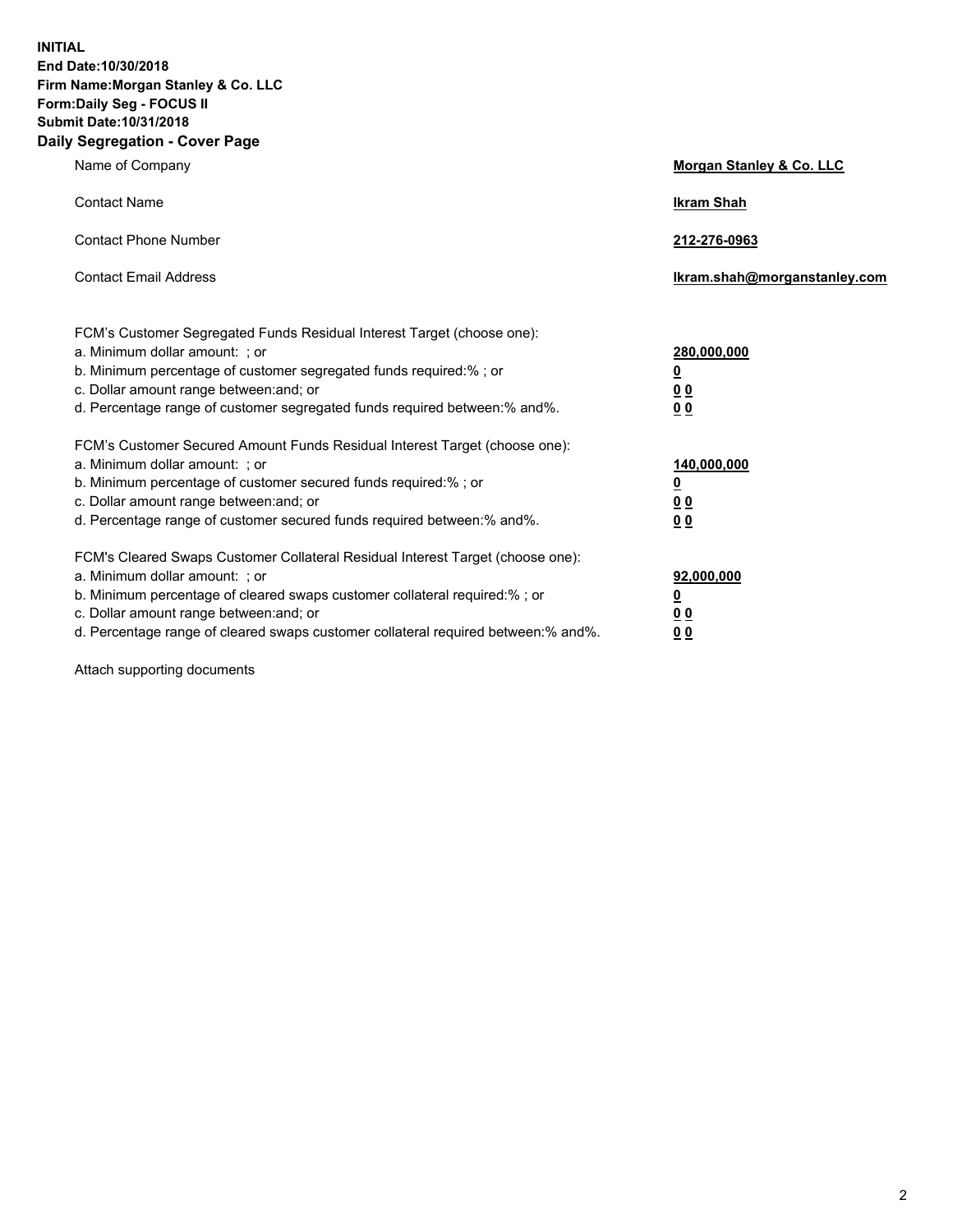## **INITIAL End Date:10/30/2018 Firm Name:Morgan Stanley & Co. LLC Form:Daily Seg - FOCUS II Submit Date:10/31/2018**

## **Daily Segregation - Secured Amounts**

|    | Foreign Futures and Foreign Options Secured Amounts                                         |                                    |
|----|---------------------------------------------------------------------------------------------|------------------------------------|
|    | Amount required to be set aside pursuant to law, rule or regulation of a foreign            | $0$ [7305]                         |
|    | government or a rule of a self-regulatory organization authorized thereunder                |                                    |
| 1. | Net ledger balance - Foreign Futures and Foreign Option Trading - All Customers             |                                    |
|    | A. Cash                                                                                     | 3,570,371,454 [7315]               |
|    | B. Securities (at market)                                                                   | 2,285,198,501 [7317]               |
| 2. | Net unrealized profit (loss) in open futures contracts traded on a foreign board of trade   | <u>-649,477,826</u> [7325]         |
| 3. | Exchange traded options                                                                     |                                    |
|    | a. Market value of open option contracts purchased on a foreign board of trade              | 36,501,098 [7335]                  |
|    | b. Market value of open contracts granted (sold) on a foreign board of trade                | -34,935,265 [7337]                 |
| 4. | Net equity (deficit) (add lines 1.2. and 3.)                                                | 5,207,657,962 [7345]               |
| 5. | Account liquidating to a deficit and account with a debit balances - gross amount           | 169,779,752 [7351]                 |
|    | Less: amount offset by customer owned securities                                            | -168,878,142 [7352] 901,610 [7354] |
| 6. | Amount required to be set aside as the secured amount - Net Liquidating Equity              | 5,208,559,572 [7355]               |
|    | Method (add lines 4 and 5)                                                                  |                                    |
| 7. | Greater of amount required to be set aside pursuant to foreign jurisdiction (above) or line | 5,208,559,572 [7360]               |
|    | 6.                                                                                          |                                    |
|    | FUNDS DEPOSITED IN SEPARATE REGULATION 30.7 ACCOUNTS                                        |                                    |
| 1. | Cash in banks                                                                               |                                    |
|    | A. Banks located in the United States                                                       | 712,611,471 [7500]                 |
|    | B. Other banks qualified under Regulation 30.7                                              | 586,073,869 [7520] 1,298,685,340   |
|    |                                                                                             | [7530]                             |
| 2. | Securities                                                                                  |                                    |
|    | A. In safekeeping with banks located in the United States                                   | 136,508,338 [7540]                 |
|    | B. In safekeeping with other banks qualified under Regulation 30.7                          | 0 [7560] 136,508,338 [7570]        |
| 3. | Equities with registered futures commission merchants                                       |                                    |
|    | A. Cash                                                                                     | 7,498,566 [7580]                   |
|    | <b>B.</b> Securities                                                                        | $0$ [7590]                         |
|    | C. Unrealized gain (loss) on open futures contracts                                         | -231,879 [7600]                    |
|    | D. Value of long option contracts                                                           | $0$ [7610]                         |
|    | E. Value of short option contracts                                                          | 0 [7615] 7,266,687 [7620]          |
| 4. | Amounts held by clearing organizations of foreign boards of trade                           |                                    |
|    | A. Cash                                                                                     | $0$ [7640]                         |
|    | <b>B.</b> Securities                                                                        | $0$ [7650]                         |
|    | C. Amount due to (from) clearing organization - daily variation                             | $0$ [7660]                         |
|    | D. Value of long option contracts                                                           | $0$ [7670]                         |
|    | E. Value of short option contracts                                                          | 0 [7675] 0 [7680]                  |
| 5. | Amounts held by members of foreign boards of trade                                          |                                    |
|    | A. Cash                                                                                     | 2,456,968,832 [7700]               |
|    | <b>B.</b> Securities                                                                        | 2,148,690,163 [7710]               |
|    | C. Unrealized gain (loss) on open futures contracts                                         | -649,245,948 [7720]                |
|    | D. Value of long option contracts                                                           | 36,501,098 [7730]                  |
|    | E. Value of short option contracts                                                          | -34,935,265 [7735] 3,957,978,880   |
|    |                                                                                             | [7740]                             |
| 6. | Amounts with other depositories designated by a foreign board of trade                      | $0$ [7760]                         |
| 7. | Segregated funds on hand                                                                    | $0$ [7765]                         |
| 8. | Total funds in separate section 30.7 accounts                                               | 5,400,439,245 [7770]               |
| 9. | Excess (deficiency) Set Aside for Secured Amount (subtract line 7 Secured Statement         | 191,879,673 [7380]                 |
|    | Page 1 from Line 8)                                                                         |                                    |
|    |                                                                                             |                                    |

- 10. Management Target Amount for Excess funds in separate section 30.7 accounts **140,000,000** [7780]
- 11. Excess (deficiency) funds in separate 30.7 accounts over (under) Management Target **51,879,673** [7785]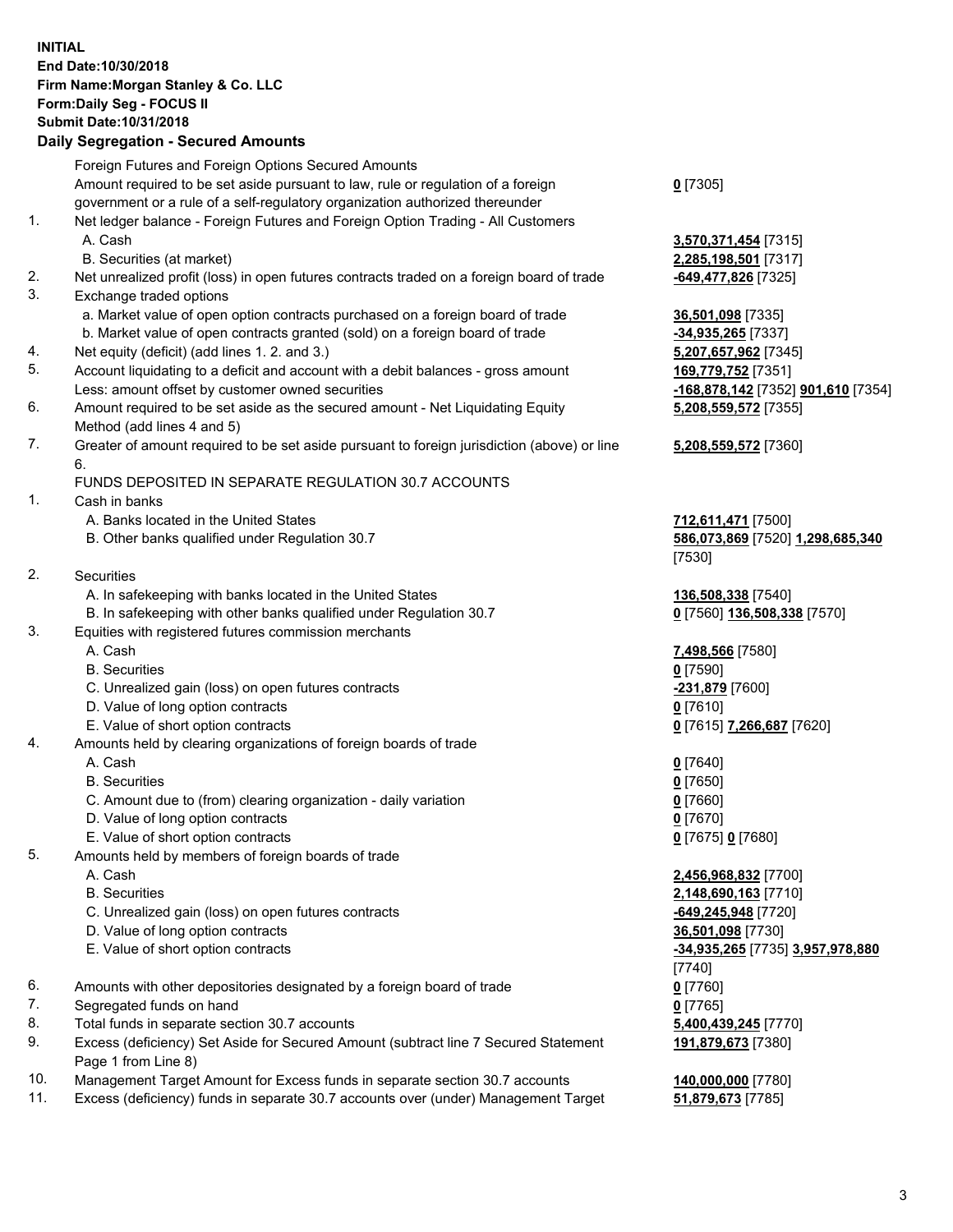**INITIAL End Date:10/30/2018 Firm Name:Morgan Stanley & Co. LLC Form:Daily Seg - FOCUS II Submit Date:10/31/2018 Daily Segregation - Segregation Statement** SEGREGATION REQUIREMENTS(Section 4d(2) of the CEAct) 1. Net ledger balance A. Cash **15,135,887,432** [7010] B. Securities (at market) **6,665,979,167** [7020] 2. Net unrealized profit (loss) in open futures contracts traded on a contract market **-4,292,709,143** [7030] 3. Exchange traded options A. Add market value of open option contracts purchased on a contract market **360,151,735** [7032] B. Deduct market value of open option contracts granted (sold) on a contract market **-462,157,961** [7033] 4. Net equity (deficit) (add lines 1, 2 and 3) **17,407,151,230** [7040] 5. Accounts liquidating to a deficit and accounts with debit balances - gross amount **792,070,593** [7045] Less: amount offset by customer securities **-790,501,346** [7047] **1,569,247** [7050] 6. Amount required to be segregated (add lines 4 and 5) **17,408,720,477** [7060] FUNDS IN SEGREGATED ACCOUNTS 7. Deposited in segregated funds bank accounts A. Cash **5,028,142,993** [7070] B. Securities representing investments of customers' funds (at market) **0** [7080] C. Securities held for particular customers or option customers in lieu of cash (at market) **498,997,248** [7090] 8. Margins on deposit with derivatives clearing organizations of contract markets A. Cash **5,841,664,145** [7100] B. Securities representing investments of customers' funds (at market) **0** [7110] C. Securities held for particular customers or option customers in lieu of cash (at market) **6,166,981,919** [7120] 9. Net settlement from (to) derivatives clearing organizations of contract markets **298,458,925** [7130] 10. Exchange traded options A. Value of open long option contracts **360,151,735** [7132] B. Value of open short option contracts **-462,157,961** [7133] 11. Net equities with other FCMs A. Net liquidating equity **7,656,007** [7140] B. Securities representing investments of customers' funds (at market) **0** [7160] C. Securities held for particular customers or option customers in lieu of cash (at market) **0** [7170] 12. Segregated funds on hand **0** [7150] 13. Total amount in segregation (add lines 7 through 12) **17,739,895,011** [7180] 14. Excess (deficiency) funds in segregation (subtract line 6 from line 13) **331,174,534** [7190]

- 15. Management Target Amount for Excess funds in segregation **280,000,000** [7194]
- 16. Excess (deficiency) funds in segregation over (under) Management Target Amount Excess

**51,174,534** [7198]